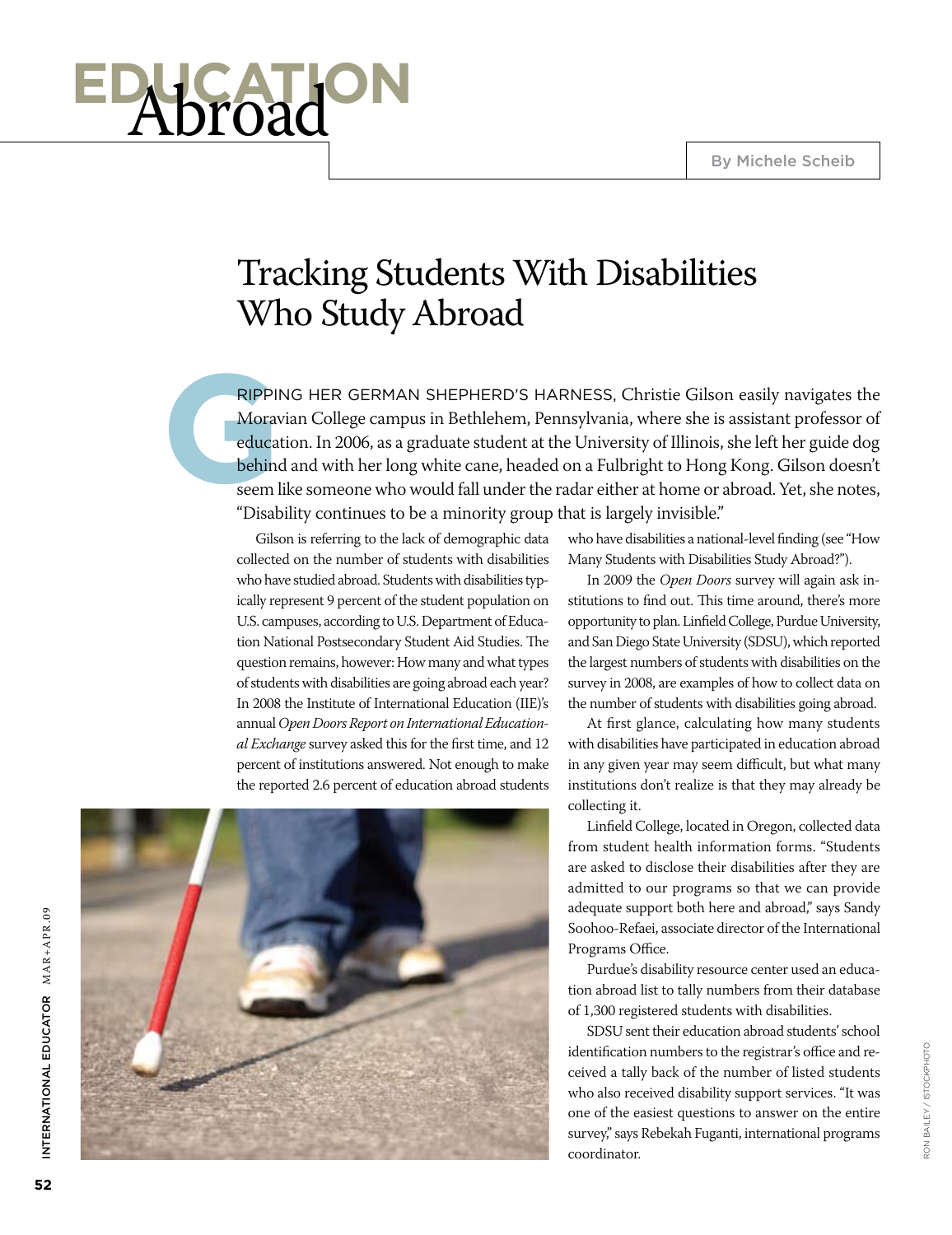#### How Many Students With Disabilities Study Abroad**?**

VER 1,000 STUDENTS WITH DISABILITIES from 116 U.S.<br>post-secondary institutions studied abroad for credit<br>in 2006-07, according to baseline figures from the post-secondary institutions studied abroad for credit in 2006–07, according to baseline figures from the Institute of International Education (IIE)'s annual *Open Doors Report on International Educational Exchange*. This represents 2.6 percent of the total number of education abroad students.

Half of the students with disclosed disabilities reported a learning disability, while one quarter reported mental disabilities. Students with physical, sensory, or other disabilities comprised the remaining 25 percent.

IIE collected the disability data for the first time this year. Due to the low response rate for this question in its introductory year, *Open Doors* data on students with disabilities studying abroad cannot be interpreted as a national-level finding.

#### **Using Education Abroad Forms**

Asking students directly about their disability on student inquiry, application, or acceptance forms is one option for identifying the data. If gathered at or before the application stage, it needs to be clear that disability reporting is optional and information is not used to discriminate or screen out applicants. Students may be more apt to disclose a disability on health/accommodation forms *after* acceptance. (To further understand the issues around disability disclosure among education abroad students, see the National Clearinghouse on Disability and Exchange's tip sheet: http://www.miusa. org/ncde/tipsheets/disclosure)

Institutions also need to collect information about students enrolling in third-party provider programs to avoid marking "unknown" for those students on the disability question. In theory, "a student could just go directly to [a third-party provider] to disclose, work with disability services, and never talk to us—that would be quite possible but not typical. Students usually disclose to us," says Heidi Soneson, program director at the Learning Abroad Center at the University of Minnesota. The university's solution is to have all students fill out standardized health/accommodation forms regardless of the program, which is easier than asking each third- party provider to report back this type of data.

#### **Disability Categories**

The *Open Doors* survey (see "Checklist on Disability Data Collection") asks institutions to identify both the total number of students with disabilities going abroad for academic credit and to assign these students to one of

five disability categories. "I assume that there was much under-reporting, partly because it is new and partly because some institutions may not feel comfortable in knowing who is in and who is out of the 'disability' umbrella," says Brian Harley, associate dean of international programs and director of programs for study abroad at Purdue University.

Many students' disabilities are easy to categorize. Others may require clarification. All types are best tallied while keeping the individual's name private. If using health/ accommodation forms, the information provided by a medical doctor or a student may not name the disability, only related conditions, medications or services requested. The *Open Doors* survey asks staff to specify only if a student's disability was psychiatric in nature, for example, without regard to the specific diagnosis. Temporary conditions, such as a broken leg, are not among those counted. Also, students with multiple types

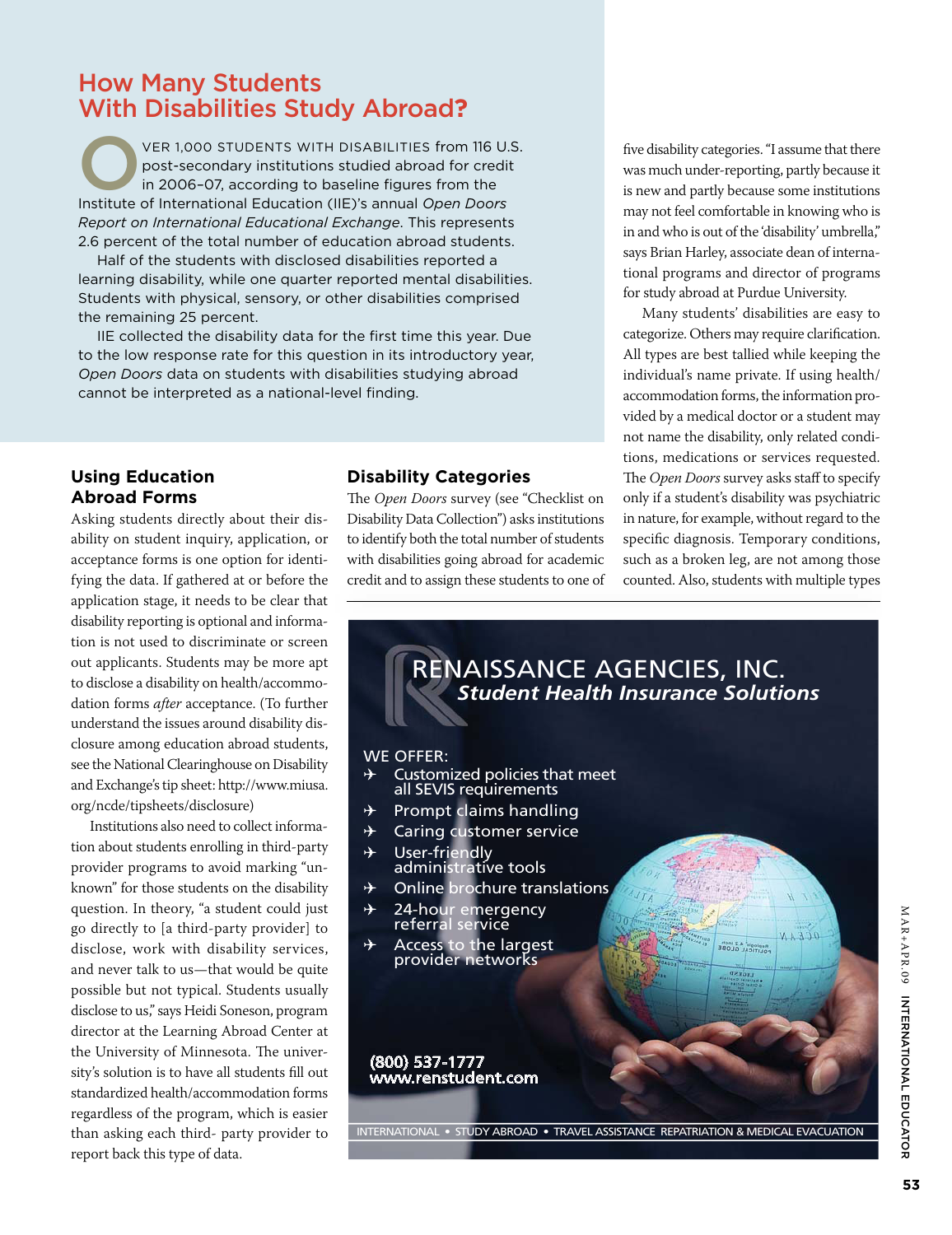of disabilities are listed once under each applicable category. For example, a student with a brain injury is coded in the "other disability" category, but may also report a secondary disability, such as walking with a cane. Both "other" and "physical disability" would be marked for the student.

Disability service offices, health and/or counseling centers on campus can provide guidance in answering questions about how best to categorize a type of disability or medical information on a form. Developing a relationship with the disability services office on campus is one of the best ways to collaborate on data gathering and to plan proactively for the recruitment and support of students with disabilities.

Linfield College asks their student health center to assist in reviewing forms they receive, and as a result, categorizing the disabilities was not difficult, says Marie Schmidt, international programs assistant. "What surprises us is the number of severe emotional and learning issues college students have and sometimes how unprepared overseas institutions are to handle these types of issues," says Schmidt. As a result, Linfield locates disability information to assist overseas partners in better understanding various students' needs.

#### **Disability Office Databases**

In some cases, the disability services office may know about an education abroad student with a disability while the education abroad office does not. "There are certainly times when there are students who are availing themselves of services but are not disclosing to study abroad, and sometimes I'm coordinating with the student to provide campus-based services that they [normally receive] even while abroad," says Laura Patey, coordinator of disability services at Lesley University. "I have a database, and I keep their file active even though they aren't showing as registered for courses that semester."

The disability office can report the total number of students and the number for each disability category while maintaining the Federal Family Educational Rights

### Checklist on Disability Data Collection

#### **Do you gather health/ accommodation forms?**

- ❑ Ask your disability services office to help you learn how to classify the information on the forms into type of disability.
- ❑ Develop a process through which you can enter the information into a confidential database or locked spreadsheet.
- ❑ Require students studying in third-party provider programs to fill out standardized forms or ask department-led programs to use these forms and report back.

#### **Do you gather student intake forms?**

- ❑ If the form is filled in during or before the application stage, make reporting a disability optional.
- ❑ Consider asking all demographic questions, including disability, postacceptance—assuring students that the information is not being used to determine eligibility.

#### **Do you work with your disability, health, or counseling office?**

- ❑ Direct students in several places on your education abroad forms to meet with the disability, health, or counseling office if they would like accommodations abroad.
- ❑ Provide the disability, health, or counseling office with a list of all education abroad students so they may crosscheck it with their database.
- ❑ Find out if the disability office is connected to the institutional database.

#### **Do you work with your Office of Institutional Research?**

- ❑ Find out if the centralized database can keep disability and education abroad data.
- ❑ Ask a person with clearance to view both disability and education abroad data in the centralized database to assist with the number count.

#### **Other ideas?**

□ Share them with colleagues on disability or education abroad listservs.

and Privacy Act (FERPA) guidelines and other required confidentiality of individual students. Patey says she can easily give numbers of students to the education abroad office for the *Open Doors* survey. The education abroad office shares a list of accepted students with her office, and on education abroad forms and checklists, includes reminders to students to inform the disability office that they are going overseas. She notes that in the past, this process has helped her identify and advise

more students, and maintain comprehensive, accurate records.

"There would be students that I would be seeing on a fairly regular basis and I'd get the student education abroad list and say, 'Oh, I didn't know you were studying abroad' because it wouldn't necessarily be part of our conversation," says Patey. "The student would say, 'Oh, I didn't even think about it or that you could help me with that.'"

Disability services colleagues often want to know where their students are, and how

ator M AR+APR .09

NTERNATIONAL EDUCATOR MAR+APR.09